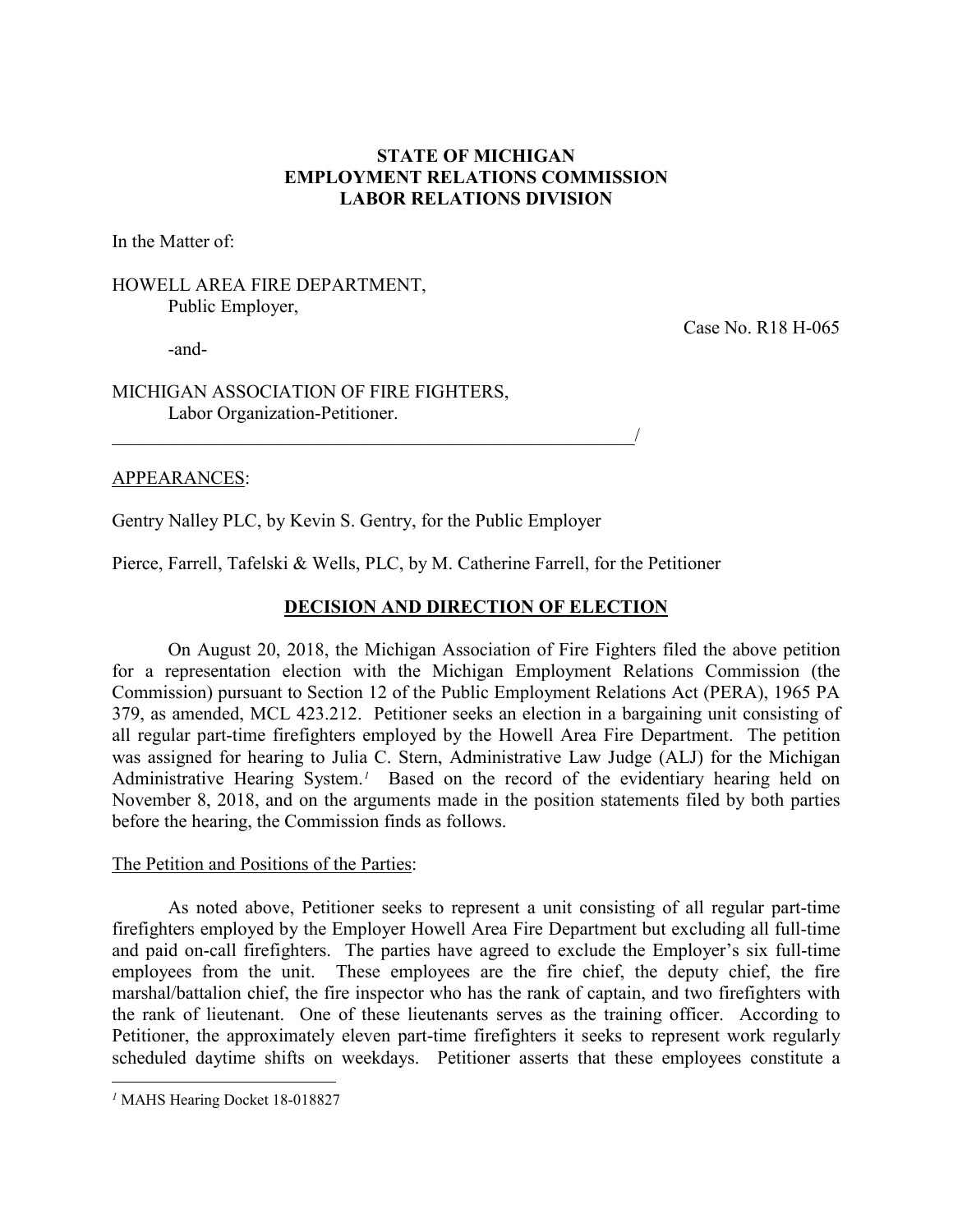distinct group that does not share a community of interest with the much larger group of on-call firefighters who respond to fire calls but do not have regularly scheduled hours.

The Employer maintains that it has only two categories of employees, full-time and parttime, and that the latter encompasses all employees who work less than forty hours per week. It asserts that the group of part-time firefighters assigned to regular shifts is fluid and that the majority of all part-time on-call firefighters work some scheduled shifts within the course of a year. The Employer also points out that part-time firefighters assigned to regular shifts and those that are not so assigned nevertheless regularly work together at the same fire scenes performing the same type of work. This is because: (1) part-time firefighters assigned to regular shifts may also respond to call-outs for incidents occurring outside their scheduled shifts; and (2) part-time firefighters not assigned to regular shifts may fill in for scheduled part-time firefighters when they are absent. The Employer maintains that a unit consisting of only the part-time firefighters working regularly scheduled shifts is not appropriate, and that the only appropriate unit in this case includes all part-time firefighters, including those who work a regularly scheduled shift and those who only work on call, but excluding only full-time firefighters and the assistant chiefs who are part-time.

Petitioner stated at the beginning of the hearing that it was not seeking to include the assistant chiefs because assistant chief is a paid on-call position. Testimony at the hearing established that there are four part-time firefighters with the rank of assistant chief, two of whom work a scheduled shift. However, one of these firefighters testified that he has the command authority of an assistant chief only when he responds to a call-out and not while responding to incidents during his shift. The Employer's position is that the assistant chiefs should be excluded from any unit because they are command staff.

#### Findings of Fact:

 $\overline{a}$ 

The Employer is a public authority providing fire and emergency medical services to individuals in the townships of Howell, Osceola, Marion, and Cohoctah, and in the City of Howell. The Employer was created in about 2004; before that time the City of Howell Fire Department provided services to the City and some surrounding townships. The Employer has a main fire station and three auxiliary stations. In addition to its six full-time employees, the Employer employs approximately sixty part-time firefighters, including probationary firefighters. On weekdays, Monday through Friday, two part-time firefighters work regularly scheduled tenhour shifts, beginning at 7 a.m. and ending at 5 p.m., at each of the four stations. Approximately eleven part-time firefighters are each assigned either two or three regularly scheduled ten-hour shifts per week, usually on the same days each week. Scheduled firefighters typically rotate stations about every month. *[2](#page-1-0)* Unless their absence is excused, the scheduled firefighters are expected to work their scheduled shifts and be on time; in the summer of 2018, the Employer removed one scheduled firefighter from the schedule and returned him to working only on call when he failed to consistently show up on time for his shift. The scheduled part-time firefighters wear the same uniform as the full-time firefighters; on-call firefighters do not wear uniforms.

<span id="page-1-0"></span>*<sup>2</sup>* In this decision, these part-time firefighters are referred to as "scheduled" firefighters to distinguish them from "on-call" part-time firefighters who are not assigned to regularly scheduled shifts.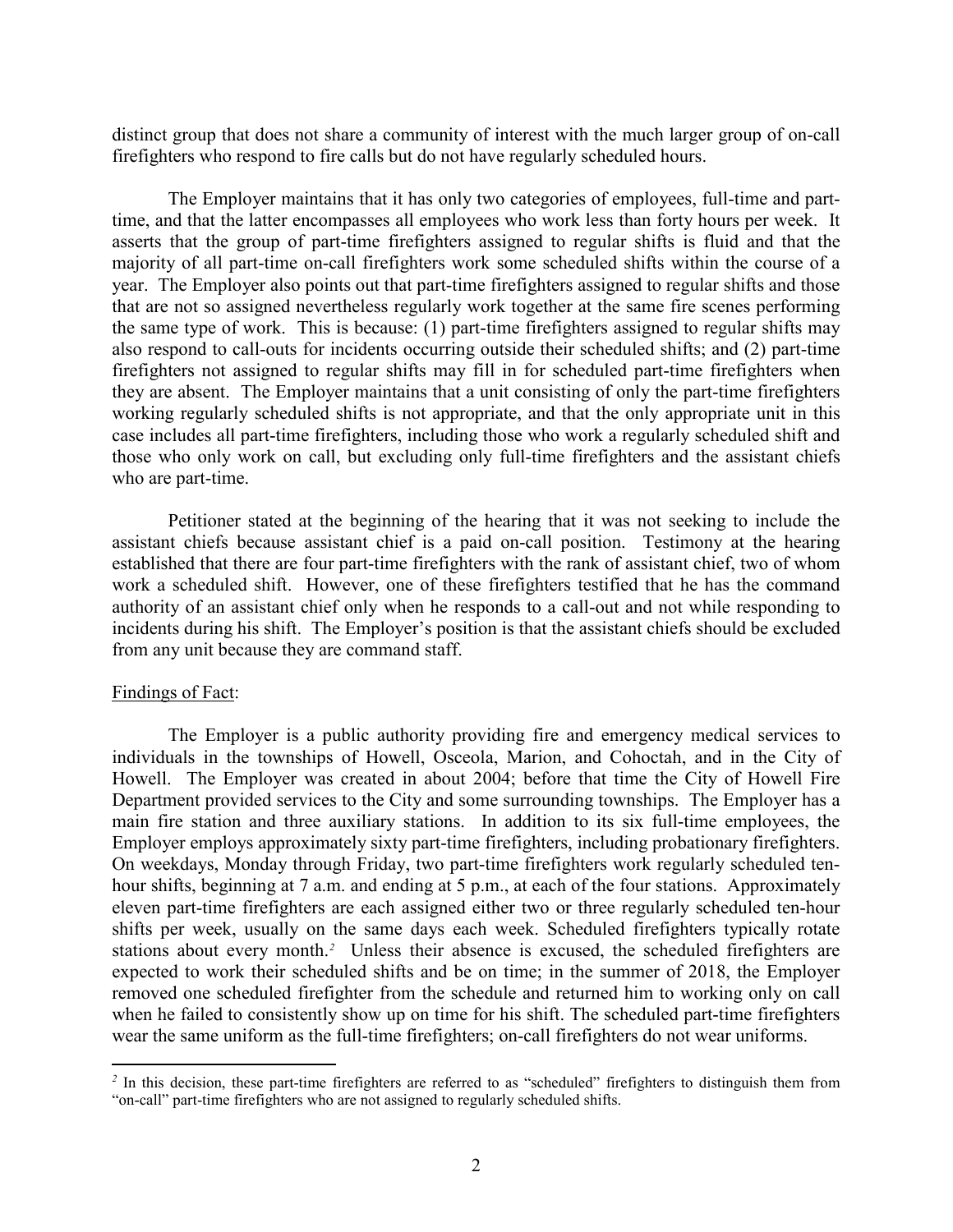The deputy chief is responsible for preparing the monthly schedule in advance and ensuring that all shifts are covered. If the deputy chief knows in advance that scheduled parttime firefighters will be absent, he attempts to arrange the monthly schedule so that they work each other's shifts and that none of them loses a day of work. If another scheduled firefighter cannot fill in, there are seven or eight on-call firefighters who are usually available to fill in for absent firefighters on these weekday daytime shifts. On-call firefighters can turn down an offered shift without penalty. If no part-time firefighter can be found, a full-time employee will work the shift at the station. During the thirty-day period between July 20 and August 20, 2018, five on-call firefighters worked one or more weekday shifts, in addition to the eleven firefighters regularly scheduled to work. Except for Grant Cleary, who worked four shifts in one week in August, none of the five worked more than three weekday shifts per month.

Part-time firefighters are paid \$20.63 per hour for shift work, regardless of their rank within the department and regardless of whether they are scheduled part-timers or on-call firefighters filling in on the schedule. Part-time firefighters are paid bi-weekly for shift work hours. None of the Employer's part-time firefighters receive paid sick leave or vacation time. Any part-time firefighter, scheduled or on-call, who wishes to participate in the Employer's MERS deferred compensation retirement plan will have their contribution matched by the Employer up to five percent of their wages. The Employer does not provide health insurance to any of its part-time firefighters, but those who work a regular schedule and elect to purchase insurance through the Aflac company may have their payments deducted from their paychecks. Scheduled part-time firefighters receive a paid \$30,000 life insurance policy.

In order to be eligible for a scheduled shift, part-time firefighters must have a minimum of three years of experience with the Employer, Michigan Fire Fighter Level I and Level II certification, a Michigan Medical First Responder (basic level EMT) license, and a hazardous material certification. When a regular shift becomes vacant, the deputy chief asks around to see if any part-time firefighter is interested. If more than one part-time firefighter expresses interest, the position is posted. If more than one qualified part-time firefighter applies for the vacant position, the deputy chief usually selects the most senior applicant. He testified that he has never had a vacancy that he could not fill with a firefighter already on the Employer's part-time firefighter roster. Once part-time firefighters are assigned to regular shifts, they generally continue working these shifts until they themselves decide to work only on call or until they leave the department.

Part-time firefighters with the rank of firefighter are paid \$22.83 per hour for the hours they work on call. Part-time firefighters who have the rank of lieutenant, captain or assistant chief are paid higher hourly rates for the hours they work on call. Part-time firefighters are paid monthly for their on-call hours. Part-time firefighters are paid separately and receive separate pay statements for their shift and on-call hours. Part-time firefighters who do not work regularly scheduled hours cannot have Aflac payments deducted from their checks because their earnings generally vary so much from month to month.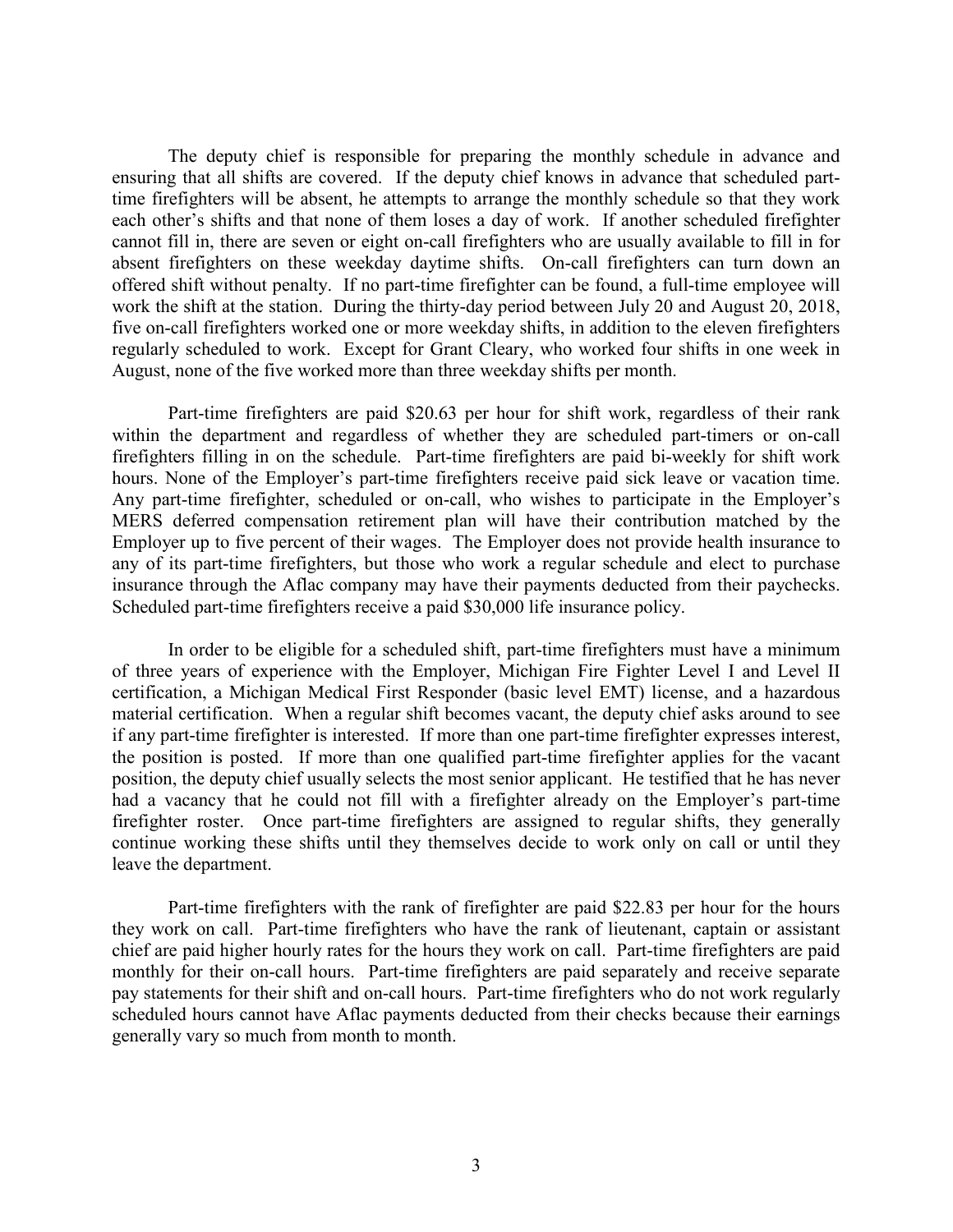From early May through the end of September each year, the Employer schedules additional ten-hour daytime shifts on both Saturdays and Sundays. Two part-time firefighters work each shift. Before the summer begins, the Employer posts a schedule covering the entire season. Part-time firefighters sign up for the specific dates that they wish to work. The Employer does not require any part-time firefighter to sign up for a weekend shift. During the summer of 2018, about eighteen different firefighters signed up to work one or more weekend shifts. This group included part-time firefighters who had regularly assigned weekday shifts, part-time on-call firefighters who filled in during those weekday shifts, and a few part-time firefighters who worked shifts only in the summer. Firefighters working summer shifts are paid the shift rate for time worked.

When an incident occurs during hours when part-time firefighters are scheduled to work, the part-time firefighters working that shift are normally dispatched first to the scene. Only the part-time firefighters at the closest staffed station are typically dispatched for minor incidents like a small brush fire, car fire, downed wire or a medical emergency. When a structure fire occurs, the Employer typically dispatches the scheduled firefighters from all four stations, along with the fire marshal and the chief and/or deputy chief if they are available. All the Employer's firefighters carry pagers, and if additional assistance is needed, a call-out will be sent to part-time firefighters, including off-duty regularly scheduled part-time firefighters and on-call firefighters. Call outs are also issued for all incidents occurring outside regular shift hours.

According to the Employer's procedures, a full-time firefighter, if one is at the scene, takes command. In the absence of a full-time firefighter, command is assumed by an assistant chief responding on call, a captain responding on call, or a lieutenant responding on call in that order. One of the regularly scheduled firefighters testified that he acts as an assistant chief when working on call. He explained that when dispatched to a scene during his scheduled working hours, he reports to the highest-ranking full-time officer, if one is present. If not, despite his assistant chief rank, he reports to the highest-ranking command officer responding on call.

The part-time firefighters who work scheduled shifts can, and all of them do, respond to call outs during hours they are not scheduled to work. Part-time firefighters have no obligation to respond to any call-out outside their scheduled hours. At one time the Employer required oncall firefighters to respond to twenty percent of all call outs. Currently, there is no fixed required response rate. However, the deputy chief keeps track of each firefighter's response rate, particularly their rates of response to calls near their homes. An on-call firefighter may be removed from the roster for failing to attend mandatory training and/or maintain a reasonable response rate.

#### Discussion and Conclusions of Law:

We have long held that regular part-time employees who perform bargaining unit work are appropriately included in bargaining units with full-time employees. *Wayne Co Cmty Coll Dist*, 20 MPER 4 (2007); *L'Anse Creuse Pub Schs*, 1996 MERC Lab Op 613, 616; *City of Southfield,* 1989 MERC Lab Op 684, 690; *Bedford Pub Schs*, 1982 MERC Lab Op 692. Regular part-time employees have been defined as employees who perform work within the unit on a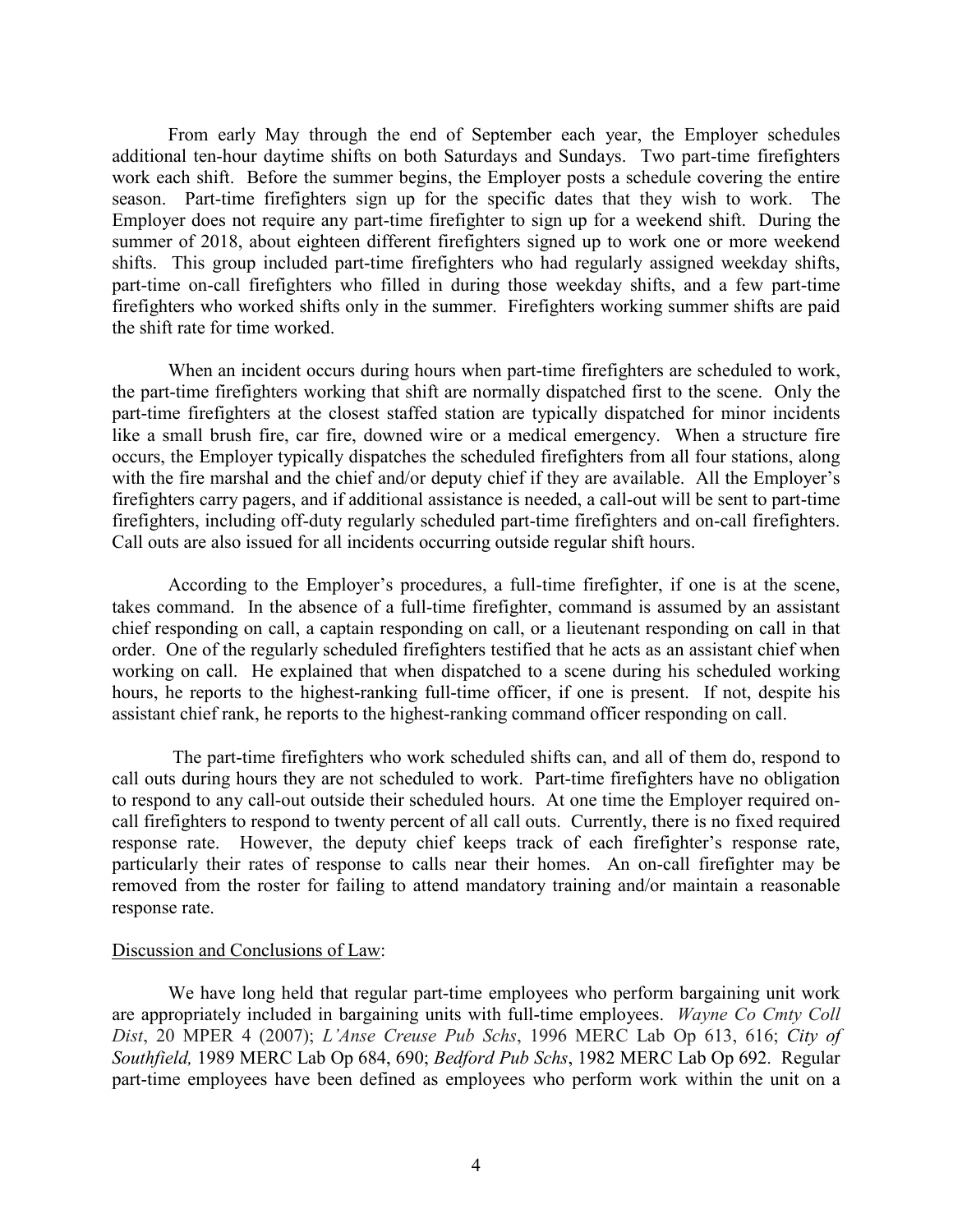regular basis for a sufficient period during each week or other appropriate calendar period to demonstrate that they have a substantial and continuing interest in their employment. *Airport Cmty Schs,* 1999 MERC Lab Op 233; *Holland Pub Schs*, 1989 MERC Lab Op 584, 588, citing *Farmers Insurance Group,* 143 NLRB 240 (1963). We do not include in bargaining units those employees whom we find are temporary, casual, or irregular part-time due to the lack of regularity in their employment. *Chelsea Sch Dist*, 1994 MERC Lab Op 268*; Holland Pub Schs*, 1989 MERC Lab Op 584, 588. Whether substitutes or employees who work only on-call are regular part-time or casual employees is a determination to be made on a case by case basis. See *Southfield Pub Schs*, 1984 MERC Lab Op 162, aff'd by *MESPA v Southfield Pub Schs*, 148 Mich App 714 (1985). In that case, the Court of Appeals affirmed our conclusion that a group of substitute custodians, half of whom averaged as many hours per week as full-time custodians and all of whom averaged at least twenty-eight hours per week, were regular part-time employees even though they had the right to refuse assignments. However, see *Mt Morris Consol Schs*, 1993 MERC Lab Op 24, and *Lansing Pub Schs,* 1993 MERC Lab Op 18, where we found daily substitute teachers who worked on call to be casual employees, and *Chelsea Sch Dist*, where we found on-call substitute bus drivers and monitors to be casual.

We find that the part-time firefighters here who work regularly scheduled weekday shifts of twenty or thirty hours per week on a continuous basis are regular part-time employees and, therefore, are entitled to organize. As is characteristic of regular employees, part-time scheduled firefighters must work their scheduled shifts unless excused by the Employer. Once selected for weekday shifts, part-time firefighters have a reasonable expectation that they will continue to work their shifts indefinitely if their performance remains satisfactory. This group of firefighters, we find, has a sufficiently substantial and continuing interest in their employment to justify their inclusion in a collective bargaining unit.

The Employer asserts that the group of firefighters working regularly scheduled shifts is too fluid to constitute an appropriate unit. We conclude, however, that the record does not support this assertion. As noted above, regularly scheduled part-time firefighters generally work the same shifts consistently. They work part-time on a regular basis and have a reasonable expectation of continued employment.

The on-call firefighters sometimes work daytime shifts, but only as substitutes for regularly scheduled employees. The same seven or eight on-call firefighters usually fill in for absent scheduled firefighters on weekday shifts. However, on-call firefighters are not required to accept an offered shift, and the Employer's schedule indicates that, at least in the summer of 2018, no on-call firefighter consistently worked even one weekday shift per week. During the summer months, the Employer schedules additional shifts on Saturdays and Sundays. However, no part-time firefighters are regularly scheduled to work these weekend shifts. Instead, part-time firefighters sign up to work on individual dates on a purely voluntary basis. We find that neither volunteering to work one or more individual shifts on summer weekends or filling in, on an irregular basis, for absent regularly scheduled part-time employees working weekday shifts constitutes "regular part-time employment."

The Employer argues in this case that all regularly scheduled part-time firefighters and on-call firefighters share a community of interest because they regularly work together at the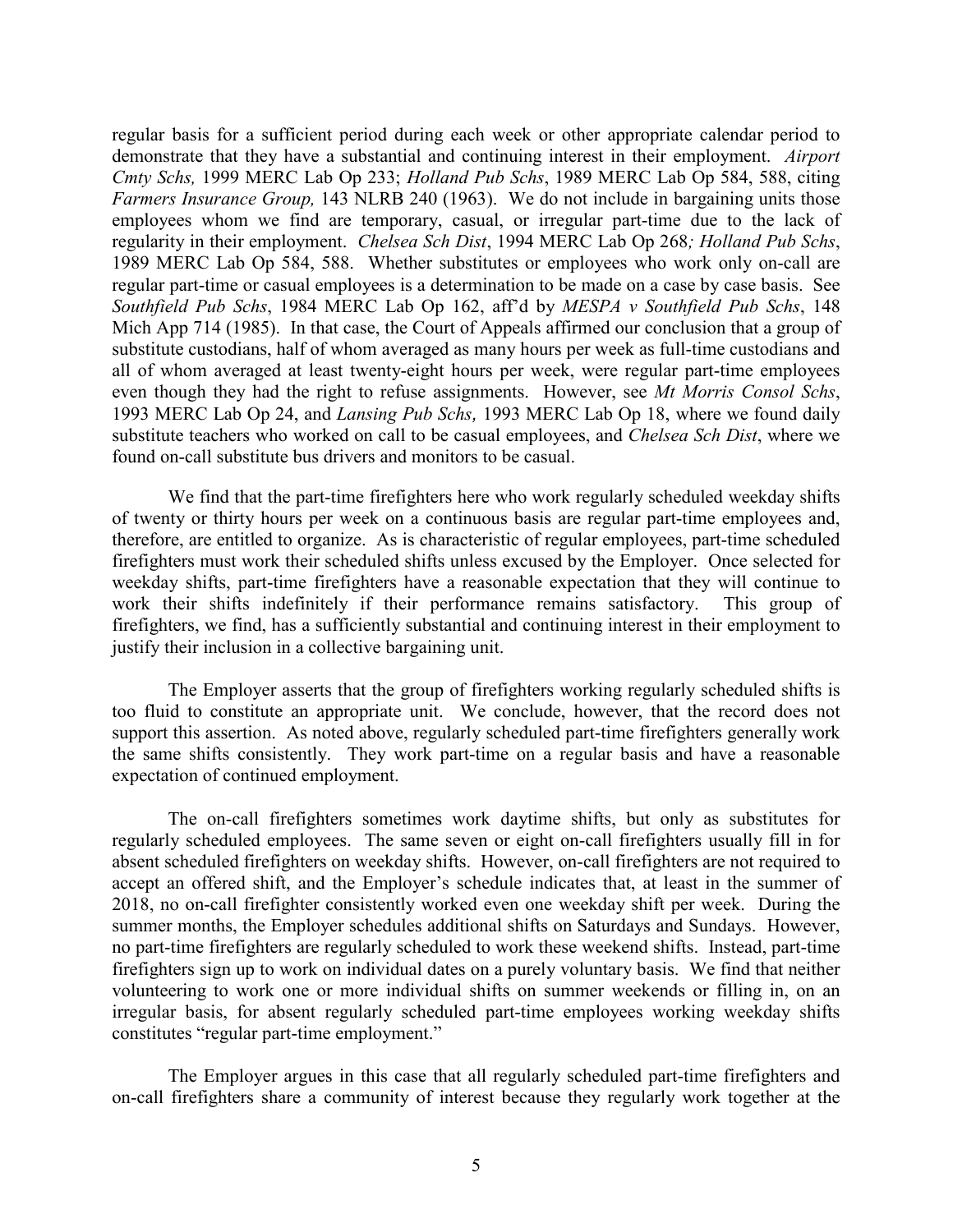same fire scenes performing the same work. However, as noted above, we do not, unless the parties agree, include casual or irregular part-time employees in the same unit with regular parttime or full-time employees. In this case, the Employer maintains a roster of more than sixty part-time firefighters. According to the schedules provided by the Employer, during the summer of 2018, two-thirds of these part-time firefighters apparently worked only on call. *[3](#page-5-0)* No evidence was presented by the Employer regarding the number of hours worked by these part-time firefighters during this period, the regularity with which they worked, or the continuity of their employment. We conclude that the record does not support a finding that the Employer's parttime firefighters, other than those regularly scheduled to work on weekdays, are regular part-time employees. We find that part-time firefighters who work regularly scheduled shifts on weekdays make up a distinct group of employees who do not share a community of interest with the Employer's other part-time employees, and that a unit consisting only of these regularly scheduled part-time employees constitutes an appropriate unit for collective bargaining.

As we are directing an election in a unit limited to the part-time firefighters regularly scheduled to work on weekdays, the two assistant chiefs who work regular schedules would be included in the unit. We find no reason to exclude these two firefighters from the unit. Section 9e of the Labor Relations and Mediation Act, MCL 423.9e, prohibits us from including supervisors in the same bargaining unit with their subordinates. *School Dist of City of Dearborn v Labor Mediation Bd*, 22 Mich App 222, (1970). However, § 13 of PERA provides an exception to § 9e in the case of firefighters. *Labor Council, Michigan Fraternal Order of Police v Emmett Twp*, 182 Mich App 516, 518 (1990). Section 13 of PERA, which covers the authority of the Commission to determine appropriate units, includes this proviso:

Provided, that in any fire department, or any department in whole or part engaged in, or having the responsibility of, fire fighting, no person subordinate to a fire commission, fire commissioner, safety director, or other similar administrative agency or administrator, shall be deemed to be a supervisor.

In enacting  $\S$  13, it is clear that the Legislature's intent is to prevent those employees who are subordinate to a safety director or other similar fire department administrator from being excluded from a collective bargaining unit simply because those employees have some supervisory authority. *Police Officers Ass'n of Michigan v City of Grosse Pointe Farms*, 197 Mich App 730, 734 (1992). As noted above, the Employer's position is that the assistant chiefs should be excluded from any bargaining unit because they are command staff. Here, the Employer is clearly a fire department within the meaning of  $\S$  13 and the assistant chiefs are subordinate to the Employer's fire chief and deputy chief. We are, therefore, precluded from finding the assistant chiefs in this case to be supervisors and cannot exclude them from the bargaining unit on the basis asserted by the Employer.

 $\overline{a}$ 

<span id="page-5-0"></span>*<sup>3</sup>* In addition to the eleven part-time firefighters with regularly scheduled weekday shifts, the names of nine other part-time firefighters appear on the weekday schedule as substitutes for scheduled firefighters and/or on the sign-up list for weekend shifts.